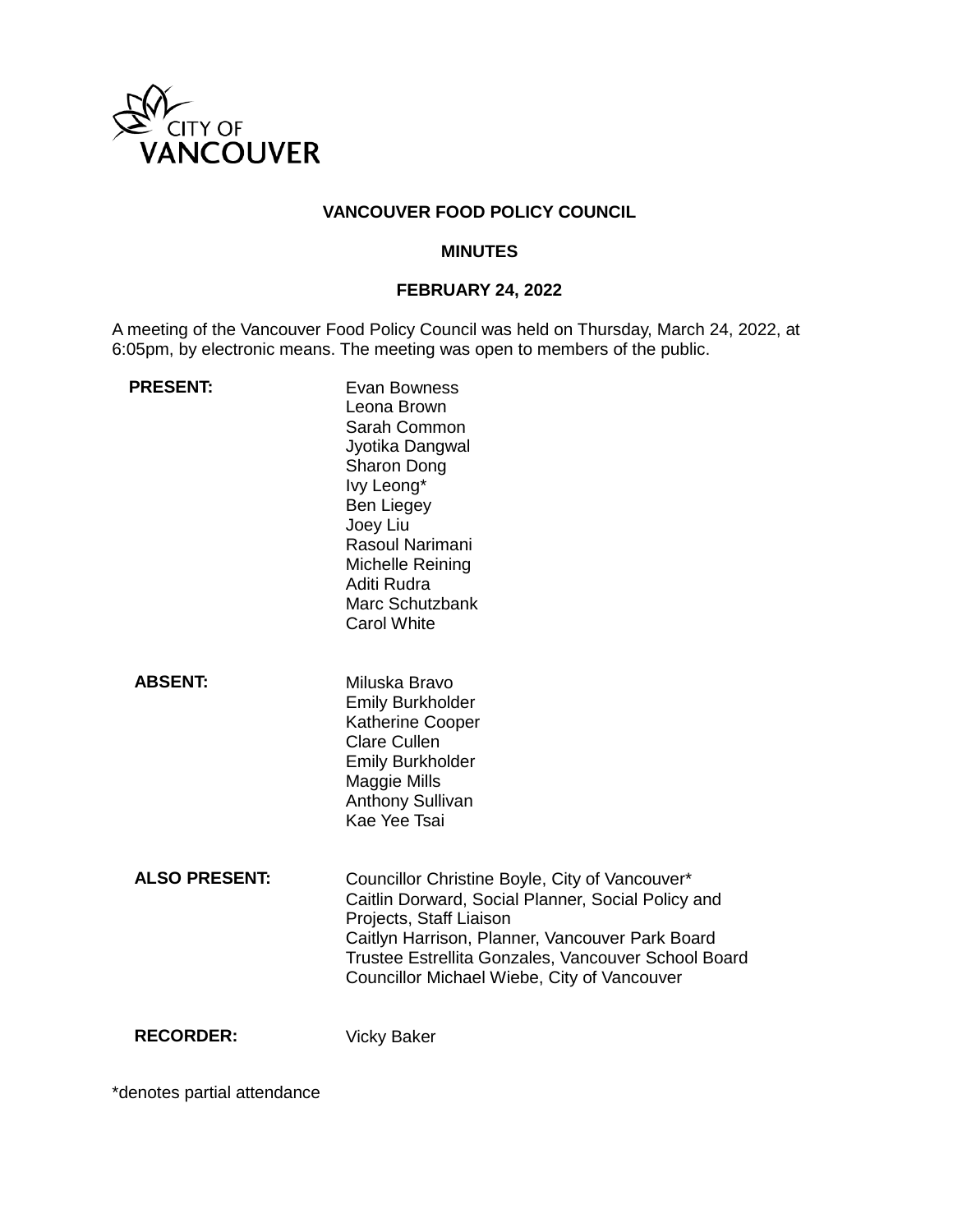### **WELCOME**

#### **1. Call to Order**

The meeting was called to order. Two guests were present.

The difficulty of the multiple and concurrent crisis, and the impact of extractive legacies of colonial violence was recognized. Members acknowledge this complexity while discussing hopes, visions, goals and dreams, and reflect on what it means to work alongside these communities. New members Aditi Rudra and Maggie Mills were welcomed.

### **2. Land Acknowledgement**

The Chair acknowledged that the meeting is hosted on the stolen lands of the Musqueam, Squamish and Tsliel-Waututh Nations, and the Council will be working throughout the term to build commitment to this land, to listen to the leadership of the Host Nations, and to the voices of Urban Indigenous peoples, and to think always about who we are in this work together.

When we acknowledge the land in this way we work to acknowledge the colonial structure which continues to do violence to Indigenous peoples in our city and beyond, disconnecting people from land and food, community and culture.

As Ta7talíya Nahanee, Sḵwx̱wú7mesh decolonial facilitator offers: "A territorial acknowledgement is a personal commitment to, and appreciation for, the land you are in relationship with. It is a way to respect the Ancestors who cared for the land that is now caring for you. It can connect you to the medicine of the land."

#### **3. Online meeting reminders**

Staff explained that members of the public are muted by default, but can use chat. Council members were reminded that voting must be done verbally and that items in the chat are not recorded in the minutes.

#### **4. Motion of approval of [meeting minutes](https://docs.google.com/document/d/1bEgsOcbi3h8Xh83u-jqcx2y0y2MIvVqy/edit?usp=sharing&ouid=106876114645736568609&rtpof=true&sd=true)**

MOVED by Sarah Common SECONDED by Marc Schutzbank

THAT the Vancouver Food Policy Council approve the Minutes from the meeting of January 13, 2022 as circulated.

Carried unanimously. (Aditi Rudra abstained)

#### **5. [Building Inclusive Committee Structures Motion](https://docs.google.com/document/d/13fhlm3rQfxtJj59pso6Mx4p4ibP0aMvdY-PuNkXqUtU/edit?usp=sharing)**

Work on this motion began as a conversation about access and how members come together and communicate, and a discussion with the Clerk's office about accessibility. A draft letter was circulated, and after meetings with the Building Food Equity working group and the Clerk's office, and other advisory councils, the motion was drafted.

MOVED by Sarah Common SECONDED by Marc Schutzbank

Draft motion was read and reviewed.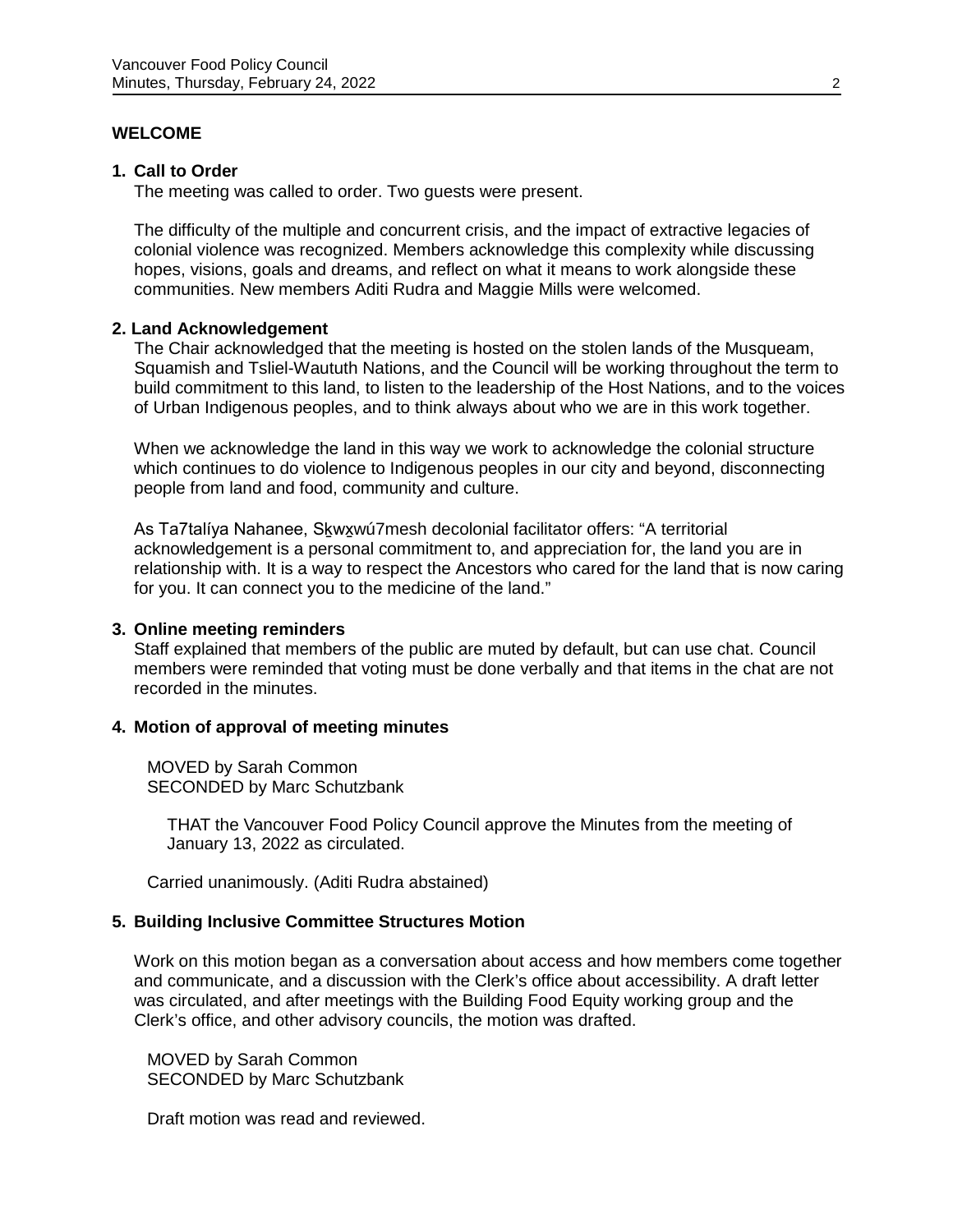# **Discussion**

- This will help support the Clerk's office while engaging in this work, in an effort to have participation from more diverse voices, while recognizing the amount of work that is involved.
- City Council appreciates hearing from advisory committee members on how to make them more accessible.
- The Nominations Committee wants to ensure this work is well-supported.
- In addition to extending the length of recruitment, it was suggested that language support could be provided, at or outside of meetings. Staff explained that recruitment is done in different languages, and targeted outreach is done to local organizations (e.g. MOSAIC)
- The application process needs to be easily accessible and widely promoted. As an example, this motion will be shared with chairs from other advisory committees.
- In order to do public participation in a meaningful way, it needs to be resourced.

Motion was adapted to consider the points above.

Final motion:

# **Motion to Increase Equity of Participation on CoV Advisory Councils**

#### **Whereas:**

- 1. Municipalities, locally and internationally, are increasingly recognizing the need to provide equity-denied populations, especially those experiencing poverty and other systemic barriers to access, with services and infrastructure for community development.
- 2. This includes acknowledging the complexity of doing work in the areas of justice, equity, diversity, decolonisation, inclusion and liberation on the stolen lands of the Musqueam, Squamish, and Tsleil-Waututh Nations. Beyond acknowledgement, this work includes taking actions to decolonize our daily practices as well as our institutions and governing bodies.
- 3. Strategies are actively being developed by the City of Vancouver and its City Council, the Vancouver Board of Parks and Recreation, and Advisory Bodies to strengthen respectful engagement and increase access to participation for Indigenous members of the community, BIPOC, and others who may experience systemic barriers to access in civic processes.
- 4. In particular, the Vancouver Board of Parks and Recreation has demonstrated more accessible, supportive and respectful processes around community engagement throughout their recent updates to the Local Food Systems Action Plan's Community Advisory Committee. For example, honoraria for elders and participants as well as food and transport supports, which were readily available and offered with clarity to those who participated in outreach and meetings.
- 5. Building a strong social safety net, that ensures that all Canadians have access to housing, food, transportation, internet, and other utilities, is the best way to help all people participate in advisory committees. In lieu of that provincial and federal support, municipalities who choose to engage with community members have a responsibility to acknowledge the burdens and barriers that exist in order to provide feedback as an advisory council.
- 6. Participating on Advisory Councils can be overwhelming, retraumatizing and inaccessible, especially for those who are stepping into systems that have historically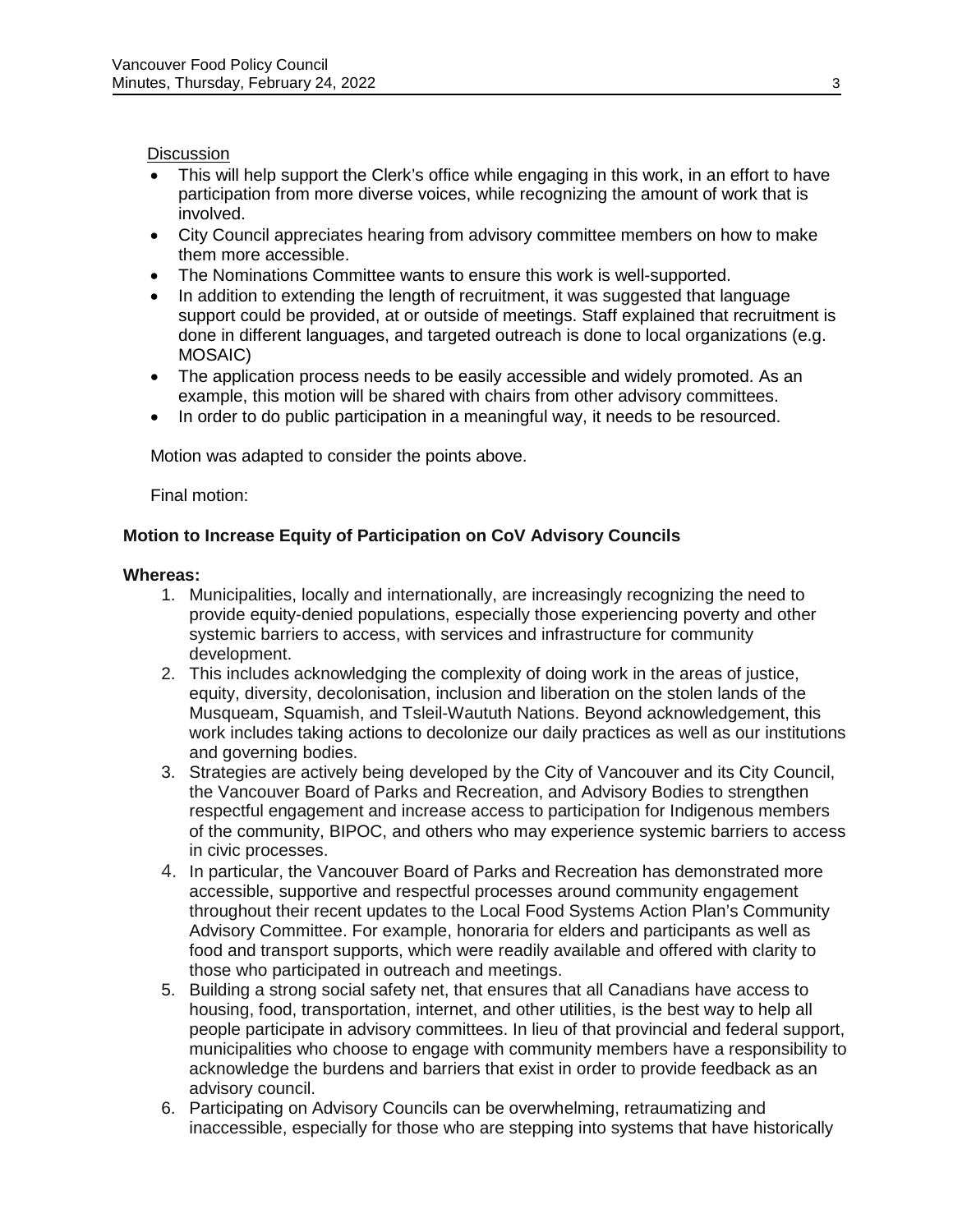and in ongoing ways caused them harm.

# **And Whereas The Vancouver Food Policy Council:**

- 1. Has been exploring and practicing ways to increase accessibility with respect to membership of those equity denied groups who may experience multiple barriers to full civic participation.
- 2. Is committed to developing and advancing protocols of respect and reciprocity; building our decolonizing practices; embodying our values and establishing systems to address systemic barriers to access in Advisory Council meetings and related activities.
- 3. Through the Administration Team/Chair, has utilized the following strategies:
- a. Supporting the voices of those who are equity denied in coming into the room either through community engaged processes, or through presentations and community engaged components of our meetings.
- b. Advocating for increased clarity around processes, expectations, and supports available for members in Advisory Councils (i.e. process around access to childcare, food, and transportation supports/stipends)
- c. Slowing down Land Acknowledgements and making space for group introductions, cultural welcomes, speaking circles and gifts in our processes.
- d. Providing information and documents in alternative formats (e.g., PDF and email, verbal/oral feedback options).
- e. Setting up lateral mentorship relationships with members that have access needs not being met by the existing structures.
- f. Providing additional training/tools to navigate technology platforms, communication tools and procedures regarding motions and voting.
- g. Building a [resource list](https://drive.google.com/drive/folders/1ST83-5DU2F7-EU2_y1TDVG5CChIGW_Ec?usp=sharing) to share with membership for self-guided learning.
- h. Building a [protocol around gifting](https://docs.google.com/document/d/1F-H-7J_a9rdGpZuze2HRmQ8rfBwzTVCccf5AF0iGEe4/edit?usp=sharing) recognising honoraria is a gift, an acknowledgement of time, given with dignity, transparency, respect; where made possible by funding, special occasion or other.
- i. Building [community agreements](https://docs.google.com/document/d/1g8qJZnt4apod2Zakdz5uRY_OnXL7FDDdxormY8GIvnQ/edit?usp=sharing) together, including shared terms and common definitions.
- j. Building our [agendas t](https://docs.google.com/document/d/1vo50h4yJs-cBzJrQwEIfJZkq20BLFLDIdYoKx8kTRjs/edit?usp=sharing)o share resources that support each item.

# **Therefore, the Vancouver Food Policy Council calls on the City of Vancouver to:**

- 1. Support the following mechanisms to deepen accessibility on Advisory Councils:
	- a. Clearly outline all financial support and processes for accessing support, for members and prospective members, (especially regarding food/meal, transportation, and dependent supports). As part of this, direct staff to:
		- i. Further work to make the process of reimbursements more accessible, user-friendly, and timely, reducing barriers around the collection of SIN number and other personal information;
		- ii. Increase allowance for food in budgets to support healthier and more culturally appropriate choices;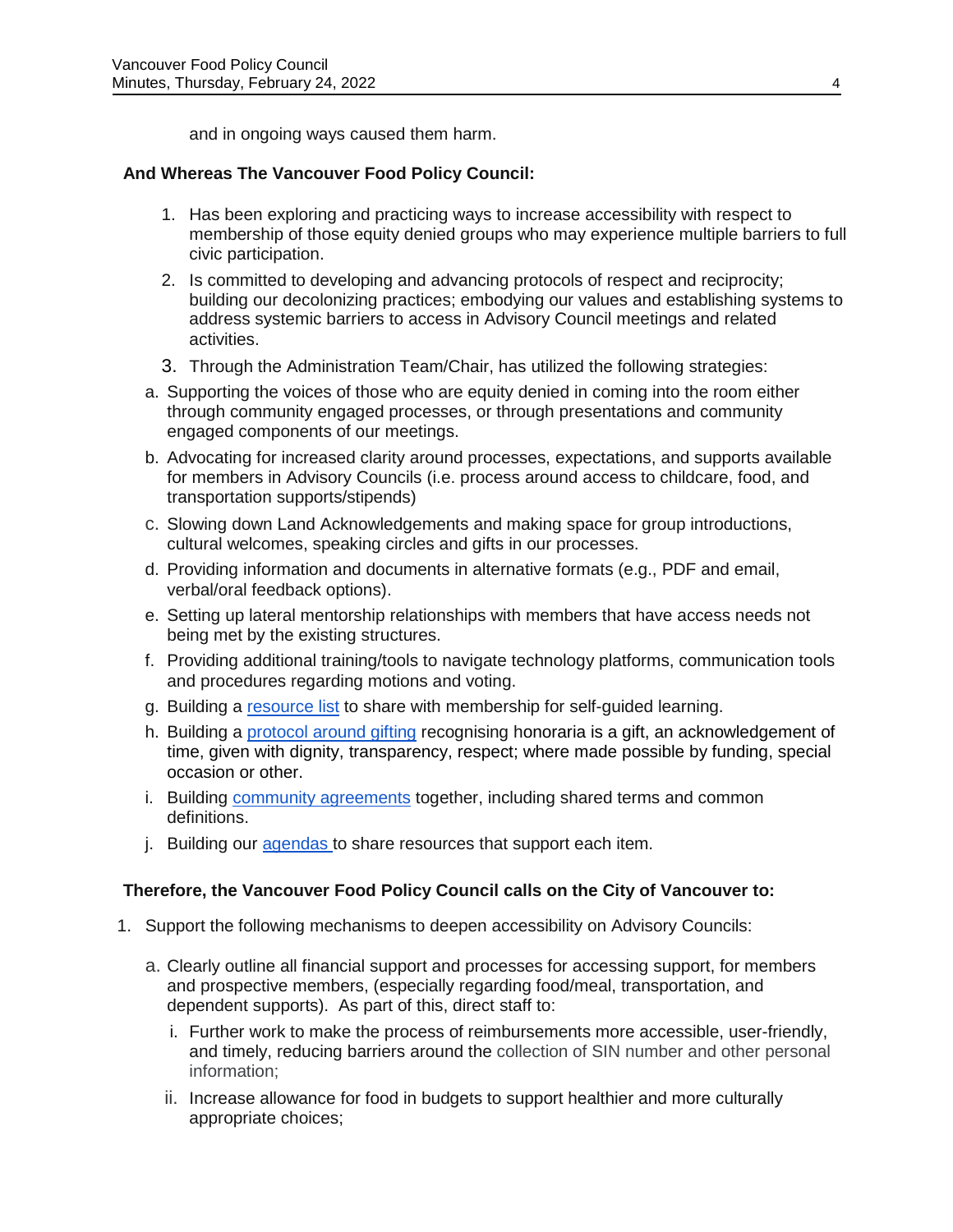- iii. Provide financial support for transportation and food for all formats of meetings online/hybrid/in-person;
- iv. Consider structures for providing a discretionary budget to each Advisory Committee which may be applied to awareness, outreach, celebration, honoring and other resourcing of members;
- v. Further explore supports for language accessibility to ensure that non-English speakers can participate in meaningful ways.
- b. Extend the length, and expand and diversify the reach of recruitment and build in overlap between terms.
- c. Prioritise succession planning between terms and communication within terms. As part of this, direct staff to:
	- i. Make a file sharing and communication platform available to all Advisory Bodies and provide support such as training to ensure the platform is accessible to all members. Considering privacy concerns, accessibility, and usability of platform;
	- ii. During recruitment and membership, make clear the resources available to committees, ie. financial supports, and explore providing options for testimonials from previous committee members;
	- iii. Make accessible automated Closed Captioning of all meetings.
- d. Support more welcoming, inclusive and interconnected committee structures:
	- i. Reduce formality of motions being the prevailing pathway that Council hears from committees; offer and support alternative options of letters and consensus based decision sharing;
	- ii. Support committees in prioritising room in meetings for introductions/check-ins for all voices in the room to share;
	- iii. Support inter-advisory committee collaboration i.e. facilitate bi-annual collaborative space for all chairs of committees to gather.

Carried unanimously.

# **6. [Indigenous Food Sovereignty Motion](https://docs.google.com/document/d/1RkrOwjCQhu92fvz9yBVuVsq40CSQUxiUY_juR_C4geY/edit?usp=sharing)**

The draft motion was read in full at the last meeting. Changes made since then were include reference to work on the LFSAP and specific reference to work being done in the community. The motion aims to amplify the voices of indigenous people and build on work of this council and within the community.

MOVED by Sarah Common SECONDED by Marc Schutzbank

#### **Discussion**

- Part of the role of the motion is to engage with how to participate in the process.
- Simply providing remuneration is not the end goal. One piece of systems change work is to implement UNDRIP. This is slow, relationship-based systems work with nations and urban communities. Some support is honoraria and there also needs to be broader supports. Remuneration is not straightforward with existing tax laws.
- This motion looks at how to decolonize engagement and recognize indigenous expertise.

Final motion: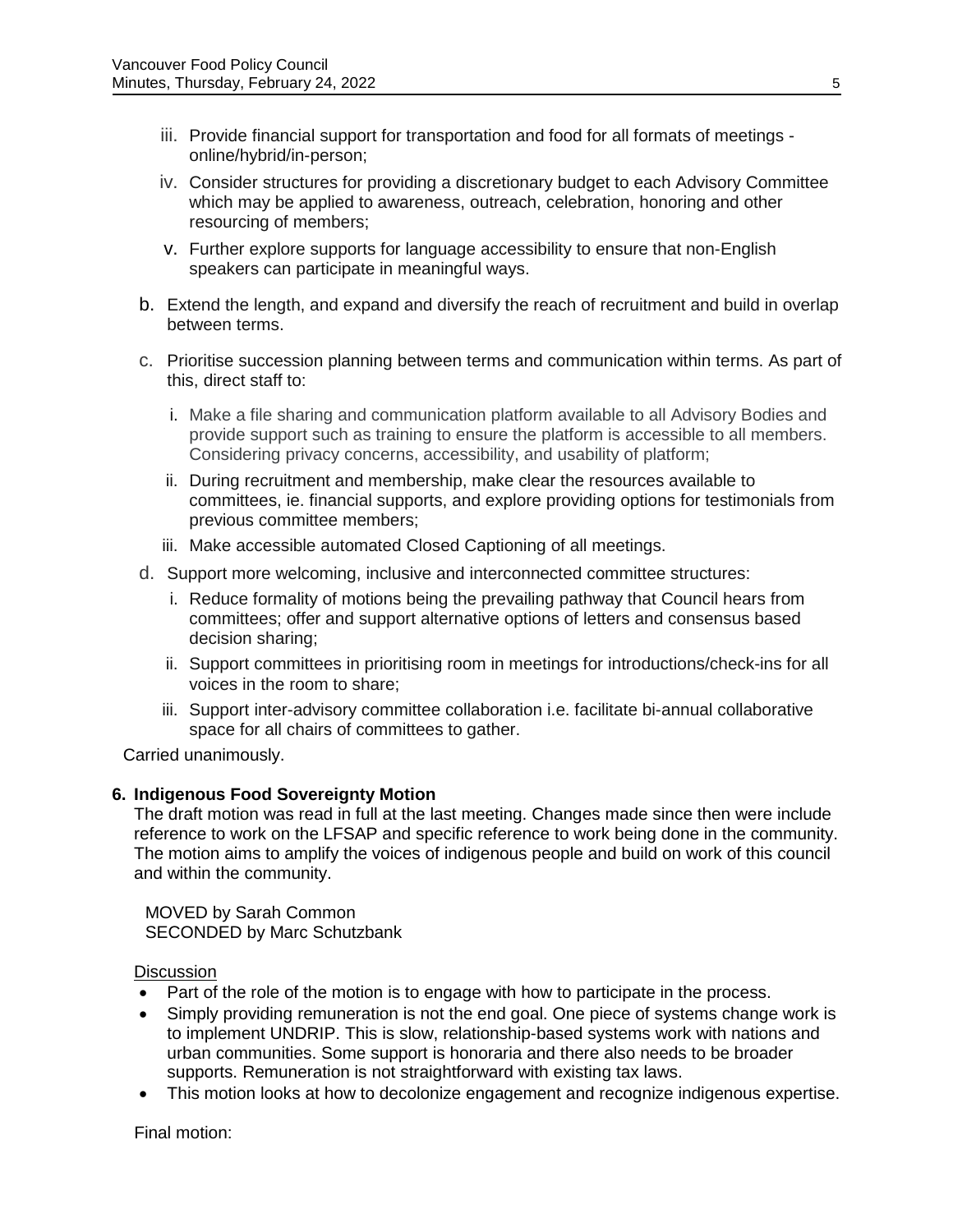# **Motion for Solidarity with Indigenous Food Sovereignty Movement**

#### **Whereas**

- 1. The City of Vancouver declared itself a City of Reconciliation in July 2014 and updated this declaration in 2021 to include a commitment to adopting the United Nations Declaration on the Rights of Indigenous Peoples (UNDRIP).
- 2. In order to put Reconciliation into action we must slow down and listen deeply to Indigenous voices, and dismantle barriers to accessibility, decolonising our practices. How we do the work matters.
- 3. Indigenous people are the best stewards of their lands and "recognizing the role of Indigenous lands and leadership in biodiversity conservation and facilitating partnerships to ensure the conservation of habitats on Indigenous lands can provide crucial opportunities for countries like Canada to meet their international commitments.["](https://policyoptions.irpp.org/magazines/august-2019/indigenous-stewardship-is-the-key-to-global-conservation-goals/)
- 4. There is opportunity and need to apply the lens of Indigenous Food Sovereignty to City of Vancouver directions and plans: to resource and create networks of Indigenous Food Gardens led by Indigenous peoples and organisations, that rewild our city, foster biodiversity through forage and habitat including pollinators, fungi, birds and fish, increasing our resilience as inter-species community. Examples where this lens may be applied:
	- a. The City of Vancouver passed an amendment to Urban Forest Strategy to use natural management for boulevards, in December 2021;
	- b. The City of Vancouver has directed staff to consider quick start actions to support complete communities, including reallocation of 11% of neighbourhood streets for public uses such as parks space and community food gardens, on October 6th 2020.
- 5. The Vancouver Board of Parks and Recreation recently passed an update to the Local Food Systems Action Plan (LFSAP) which clearly identifies the priority and need to support Indigenous Led community gardens, food systems, and spaces:
	- a. 1.7 "Increase annual resources (funding, staff time, program space and materials) for Indigenous-related food initiatives led by Indigenous partners. Initiatives this funding may support include Indigenous educational toolkits, feasts, celebrations, fieldhouse residencies, youth land-based food programs, intergenerational food knowledge sharing, and the services of Indigenous cultural practitioners."
	- b. 1.6 "Increase annual resources (land, funding, staff time, program space, and materials) allocated to cultural learning garden development and maintenance and seek partnerships with Indigenous-led organizations to create these gardens based on park locations identified by x<sup>w</sup>məθk<sup>w</sup>əya'm, Skwxw ú7mesh, and səlilwətał First Nations and Urban Indigenous peoples as key sites."
- 6. There is leadership from Indigenous Host Nations and Urban Indigenous leaders, and Community Organisations, offering connection and belonging through access to land and food, which includes access to culture, health, healing and connection.

Examples of this leadership includes:

a. Exploring Food Sovereignty in Vancouver's Downtown Eastside: Kanatiio Gabirel. This work is being demonstrated and deepened at Astoria Urban Farm alongside and in collaboration with many community organisations- the Executive Summary is on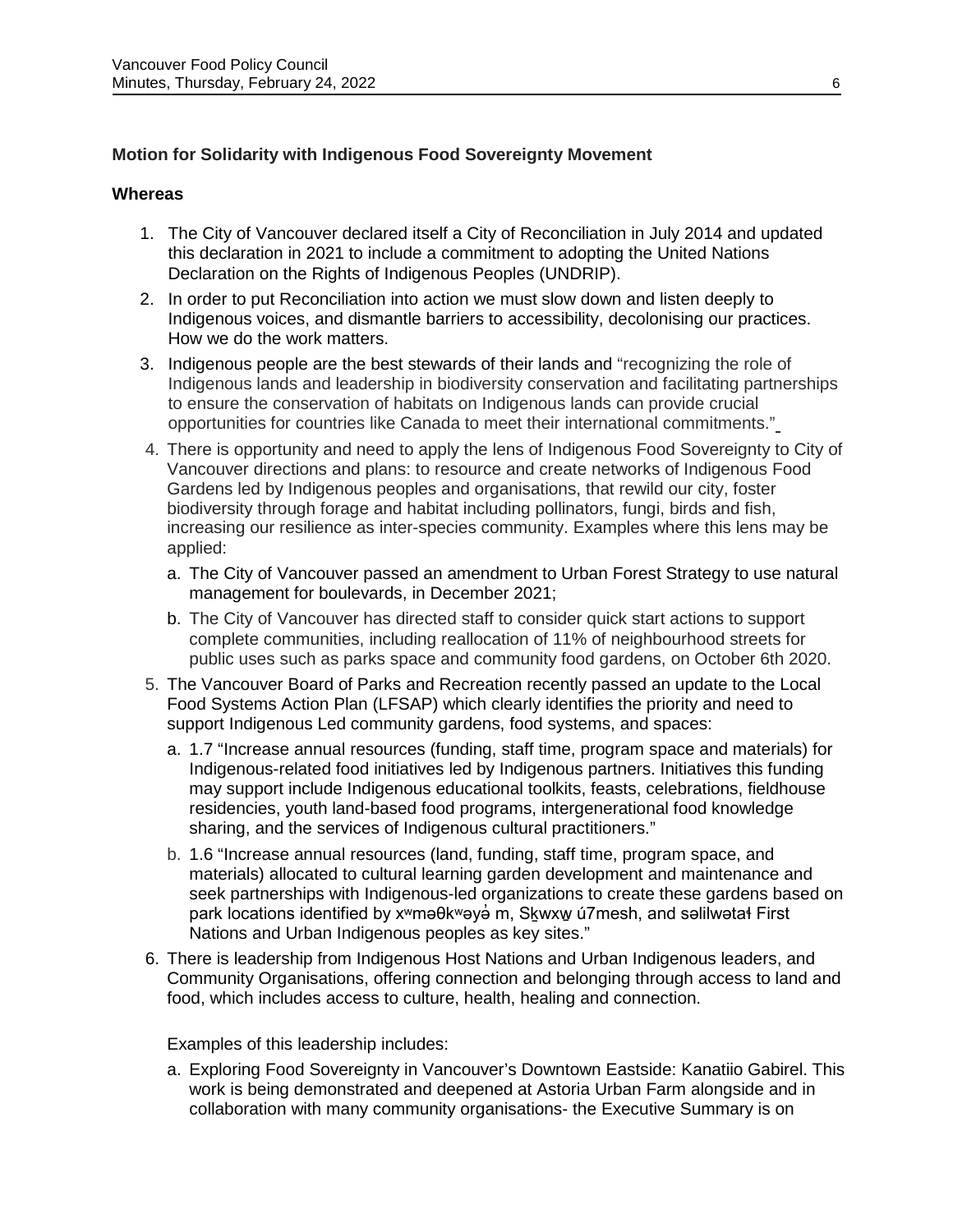display for public engagement at RayCam Community Centre and was presented to Vancouver Food Policy Council January 13th 2022.

- b. Working Group on Indigenous Food Sovereignty (WGIFS) and Wild Salmon Caravan: "Indigenous hunting, fishing and gathering strategies are some of the most sustainable adaptation strategies of humanity. While many of the practices and protocols have persisted into the 21st century, the traditional social structures and interdependent relationship to the land, water, plants and animals have been fragmented by the techno-bureaucratic framework instituted within colonial institutions." *Quote from Dawn Morrison August 2015*
- c. Working Group on Indigenous Food Sovereignty (WGIFS) "Heal the people, heal the land." May 19, 2021 *Transformative Justice Press Release* regarding de-encampment of Strathcona Park "Camp Hope" which names need for defunding law enforcement and re-allocating those resources to fund cultural programming that is doing the work of de-escalating violence and building healing in front line community action. And *Call To Action regarding critical need for support for Strathcona Fieldhouse, Feb 23, 2022:*  regarding which we must centre that "Indigenous food systems cannot be restored in isolation of the broader scale." *Dawn Morrison, Founder and Director.*
- d. Local projects embodying the work or reciprocity with the land, connecting culture, food, land relations in gardens and more, led by T'uy't'tanat - Cease Wyss:
	- i.Constellation of Remediation

ii.221a Semi-Public 半公開 at 271 Union Street,

iii.EartHand Gleaners Artist in Residence 2021 with Jolene Andrew

iv.VPL Indigenous Storyteller in Residence 2018

7. Especially in this pandemic time, and this time of extreme climate change, isolation is detrimental to the health and well being of us all, and disconnection from land and food is devastating. When we discuss Just Recovery, Climate Justice and Reconciliation, we must think about access to land, and apply the lenses of Decolonising, Indigenous Food Sovereignty, Accessibility and Inclusion.

**And, Whereas** the Vancouver Food Policy Council officially supports and stands in solidarity with the Indigenous Food Sovereignty Movement, as evidenced by the following motions:

- 1. Budget 2022 Motion, November 2021: "Prioritise and centre Indigenous Leadership, listening deeply to voices of lived and living experience, to those who have stewarded the lands, soils and waterways of this place since time immemorial.
- 2. Local Food Systems Action Plan Motion, October 2021: " increasing Indigenous food sovereignty, equitable food access, food system resiliency as part of climate action, and the preservation and support of food assets."
- 3. Letter re: Support for DTES Indigenized Food Sovereignty Cooperative, February 2021: to "meet emergency food needs while transforming the local food system"

# **Therefore be it resolved that** the Vancouver Food Policy Council:

1. Seeks to deepen understanding of and uphold solidarity with the urban Indigenous food sovereignty movement (comprised as we understand it, of many individuals and groups working towards Justice, Inclusion, Equity, Diversity and Decolonisation through connection with land, food and culture); supporting connection to local organisations, networks and individuals working in the movement; creating space within the City of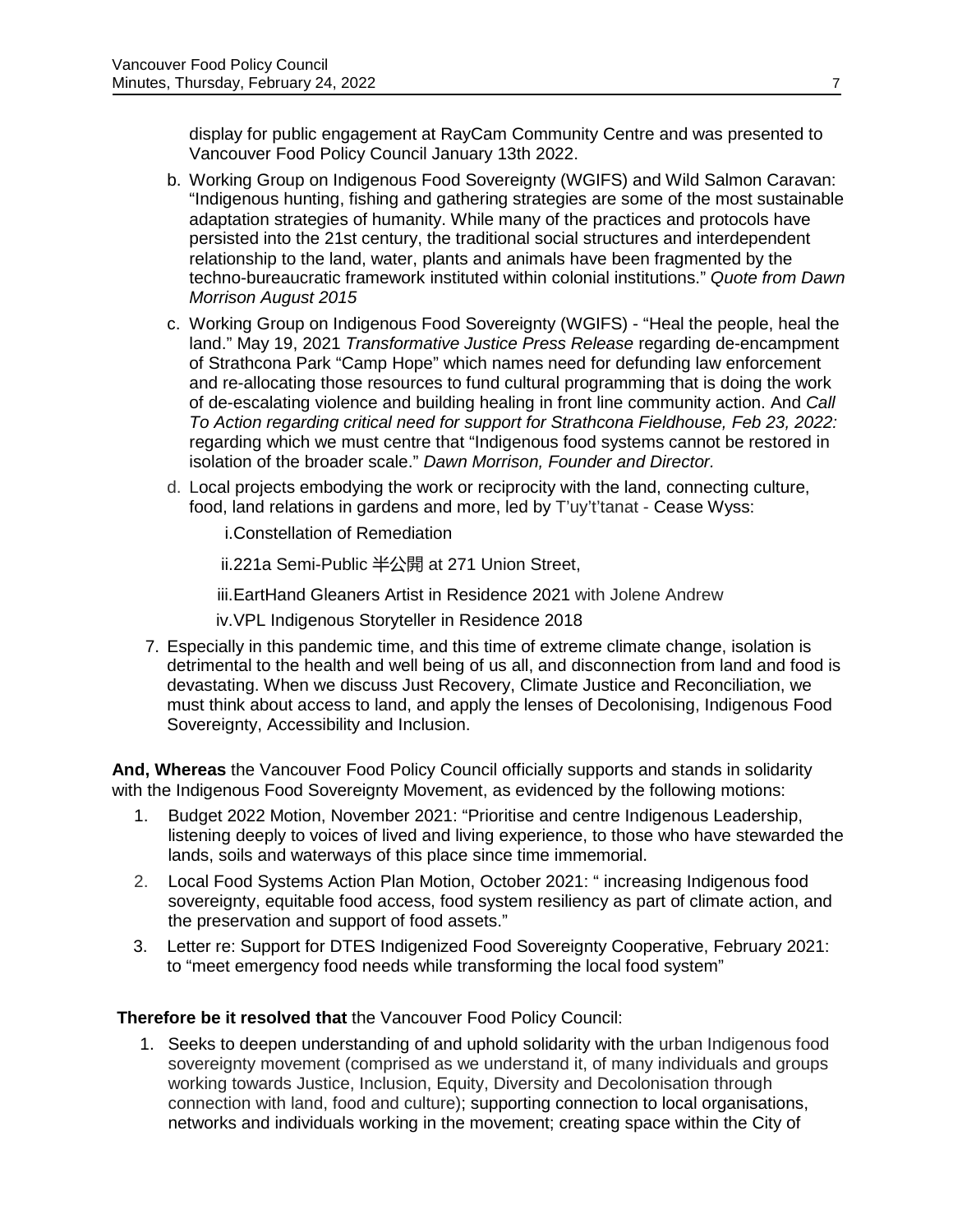Vancouver Advisory Committee structure for conversation and shared learning; deeply listening to local Host Nations and to Urban Indigenous leadership.

- 2. Reaffirms the critical importance of Indigenous voices and ways of being and knowing in supporting the long term stewardship of place, so that all future generations can be blessed with the bounty of these shared lands and waters.
- 3. Calls upon the City of Vancouver to clarify existing Action Planning to support Indigenous Food Sovereignty, with process of listening deeply to Indigenous peoples; and to approach implementation by directing staff to:
	- a. Bring forward implementation and resourcing strategies for plans including Vancouver Plan, Broadway Plan, Capital Plan, and Vancouver Social Infrastructure Strategy that prioritise actions that support Indigenous food sovereignty, community leadership.
	- b. Direct staff to apply an Indigenous Food Lens in moving forward on:
		- i. the October 2021 direction to reallocate Neighbourhood Streets for public uses such as parks space and community food gardens,
		- ii. the December 2021 direction to amend the Urban Forest Strategy and Engineering Management Practices of boulevards and greenways.
	- c. Provide consultation fees, speaker's honoraria, and program funding to fully resource Indigenous led organisations and projects to have meaningful and supported input on, and supportive and inclusive opportunity through these initiatives. This includes resourcing the capital, technical, and human resource components of all work.
- 4. Calls upon the City of Vancouver to direct staff to prioritise commitments made in 2021 to scoping a Colonial Audit of the City of Vancouver's own governance structures, including Advisory Committees; and to bring forward the "full review of colonial influences on which the City was founded."
- 5. Calls upon the City of Vancouver to direct staff to connect with Cultural Services staff to explore how programming and policy may be extended to gardens and food-cultivation spaces, which are cultural spaces where intergenerational and cross-cultural education, ceremony, arts, food production, connection, healing and habitat enhancement, all happen.
- 6. Calls upon the City of Vancouver to ask Transformational questions of itself so we all may be held accountable, in shared community for this work.

Carried unanimously.

# **7. Liaison Updates**

- City Council Councillor Wiebe
	- Grants will be presented to council this week, some are food-related. Members are asked to contact Councillor Wiebe if they have time to review.
	- There is conversation on the waiver of the BC assessment cost for properties and food assets on vacant properties, including potential criteria for community gardens.
	- Councillor Boyle has been working on a motion around cultural food assets and intangible cultural heritage. She has offered to connect with members of the VFPC if interested; the item will be on council agenda March 29.
- School Board Trustee Gonzalez
	- VSB is in the budgeting process; there are opportunities for engagement.
	- The Education Plan will soon go to staff.
	- Anti-racism and Non-discrimination Plan is being worked on.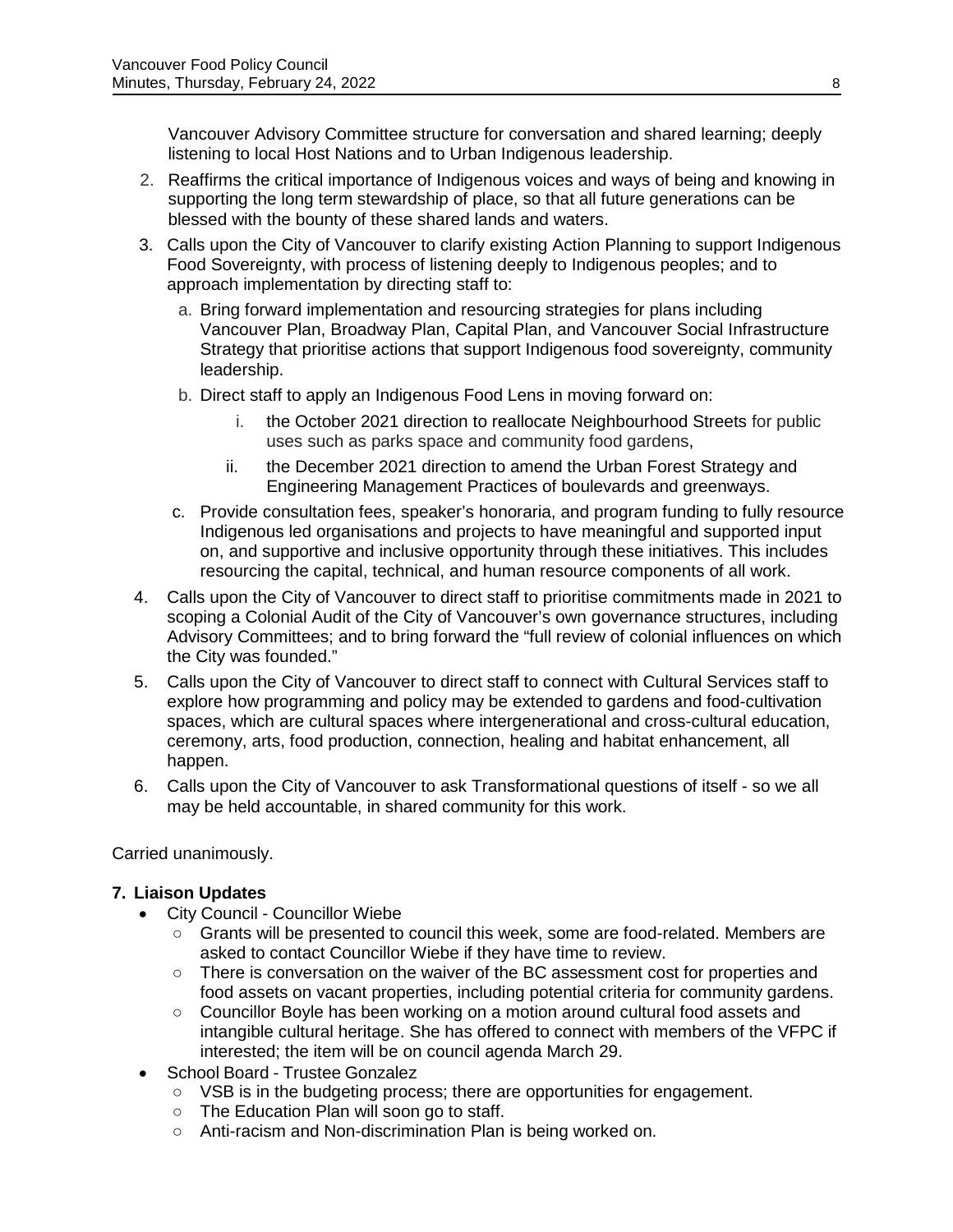- Food working group continues to meet, will report in June.
- Park Board Caitlyn Harrison
	- Staff are in transition, there are no updates on who will take on Rebecca's work on the Environment and Sustainability team.
	- Burrardview Park proposal will not go to council for a couple months, to allow for a look at site elements that need more investigating. Caityln will provide relevant updates.

# 9. **Guest Speaker: Sonia Strobel - Community Supported Agriculture, Skipper Otto**

Sonia outlined some of the issues in industrial fishing systems that are designed to extract at the lowest cost with the highest profit through a long supply chain. Without connection to producers, consumers cannot align values. By reconnecting producers and consumers, community comes together and change can happen. The membership process was explained that allows consumers to receive detailed information about their fish. Software allows producers to connect directly with consumers, and to support indigenous food distribution.

### **Discussion**

- The recent interest in kelp should be met with caution to avoid unintended consequences of massive changes. Big corporate players are putting in kelp farms, and jurisdiction is complicated. A big picture plan and data are needed to avoid siphoning off the value of shared resources.
- Blockchain technology has potential but is not used by Skipper Otto. They work with 40 families who personally deliver the fish, and rather than grown, would like to see the model proliferate to make the system more robust.
- They work with about 7600 families and a few restaurants
- Jim Pattison owns Canfisco and associated infrastructure. Skipper Otto pays them for offloading, has not had conflict.
- A growing number of their fisher families are Indigenous. Their objective is to use their model as tool for reconciliation, and has purposefully built relationships.
- There is very low bycatch due to the small scale and traditional methods. When there is, bycatch can be retained and made available to members. Bycatch is heavily regulated in Canada.
- A system was in existence before with indigenous cultures. Ideally this model can reach urban populations, working with communities up north. More input is needed from hereditary chiefs on stewardship, and more advocacy on the impact on waterways and loss of foodlands, to try to bring those systems back. Sonia responded that these principles have advised the Skipper Otto fishery and they are in contact to listen and learn. This is a going back to traditional ways

### 10. **Short Presentation from VFPC members to showcase the wealth of information from members.**

a. Lorraine Holubowich and Amy Weeks (Strathcona Food Hub) The Community Centre is connected to school where 160 families are provided food at the food hub.<https://strathconacc.ca/programs/food-programs> There is a long history of food programming. Before the pandemic breakfast was provided in the centre; have now moved to a grab-and-go model and have seen increased participation. The backpack program began 12 years ago to support vulnerable families. When the pandemic began and the centre closed, staff worked with the 120 families and found new space to be able to continue providing food and support.